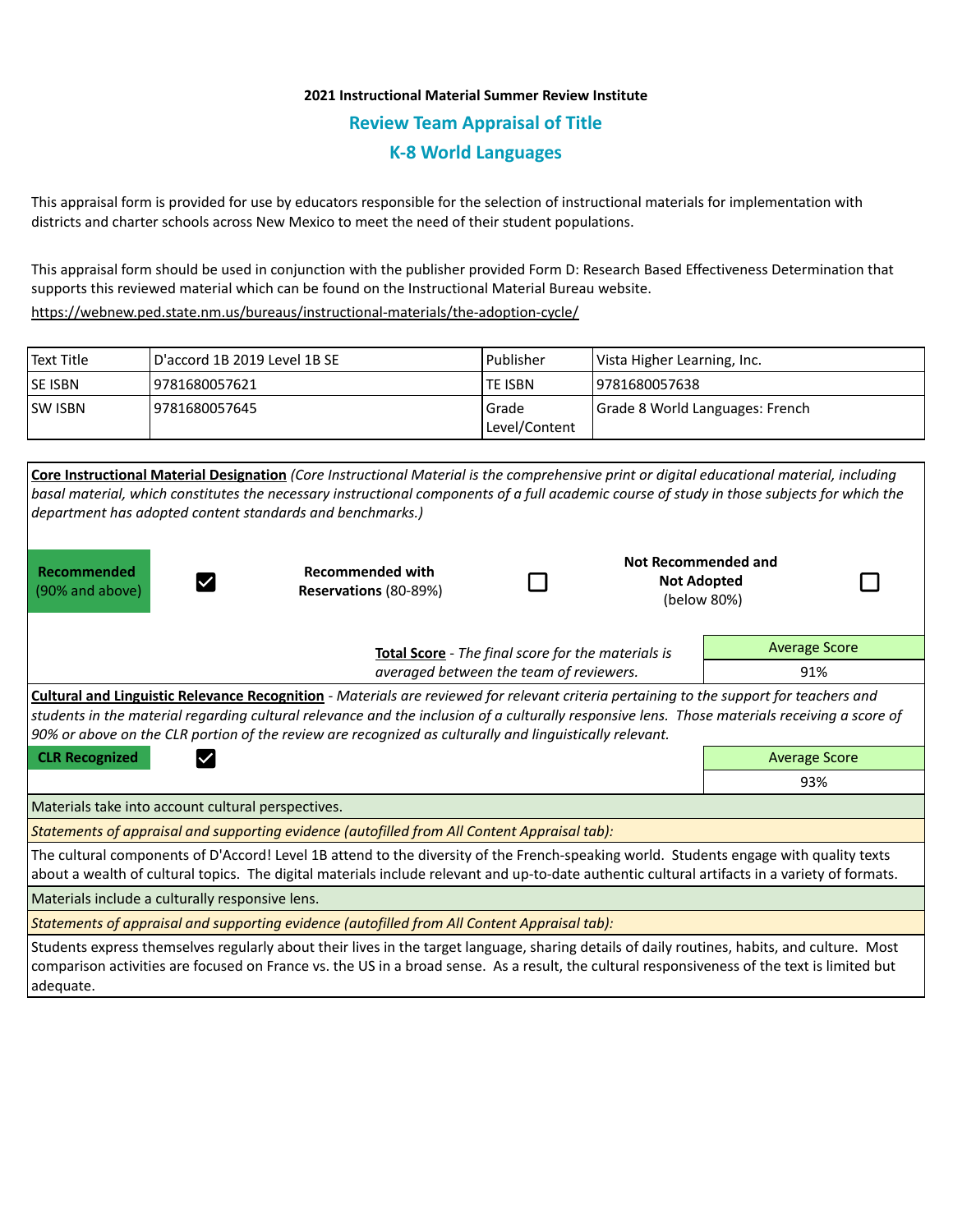**Standards Review** *- Materials are reviewed for alignment with the state adopted content standards, benchmarks and performance standards.*

Average Score

88%

Materials align with World-Readiness standards overall.

*Statements of appraisal and supporting evidence:* 

*D'accord! Level 1B* is a comprehensive and well-designed middle school text for a beginning French student as well as students who may have had previous instruction. The materials are aligned to both ACTFL and New Mexico World Language Readiness Standards and in the teacher's edition, standards are delineated in the "key standards" areas throughout the lessons in the margins. These help teachers relate the activities to the standards. The digital materials found in VHL Central are also aligned to these standards.

Materials align with communication standards.

*Statements of appraisal and supporting evidence:* 

There are many opportunities for students to read and listen to French (native speakers) in *D'accord! Level 1B* using the print and digital materials. Communication practices for understanding and being understood in French include scaffolded suggestions in the teacher's edition as well as interpretive, interpersonal and presentational assignments in the student edition. Students do research, interpret, and analyze information they read and relate it to what they have listened to in the digital activities.

Materials align with cultures standards.

*Statements of appraisal and supporting evidence:* 

Students experience French-speaking cultures through their own viewpoints, as well as those of their peers and home cultures. These cultural standards include places, objects, behaviors, and beliefs important to the people who are living the experiences world-wide. The full panoply of activities in *D'accord! Level 1B* provides learners with different perspectives of the cultures being studied through activities such as "Culture à la Loupe", "Le Monde Francophone", "Portrait", and "Le Zapping."

Materials align with connections standards.

*Statements of appraisal and supporting evidence:* 

As students apply the French content in *D'accord! Level 1B*, they receive guidance in how to apply what they are learning to other studies and subjects including art, social studies, geography, and even political science in the News and Updates section on VHL Central. Crossdiscipline opportunities are incorporated in unit sections: "Culture", "Lecture", "Contextes", and "Roman-photo".

Materials align with comparisons standards.

*Statements of appraisal and supporting evidence:* 

As a continuation from 1A, *D'accord! Level 1B* affords middle school French learners with continued perspective between the target language and their home language. "Boite à outils" in the student edition and "Expansion" suggestions in the teacher edition offer guidance and support in language understanding, including how the language and cultures compare to their own.

Materials align with communities standards.

*Statements of appraisal and supporting evidence:* 

*D'accord! Level 1B* exposes students to French-speaking communities around the world and in North America through a variety of practice activities and creative projects that are culturally and linguistically appropriate. Exposure to French-speaking communities locally (when possible), nationally and internationally brings relevance and enjoyment to students' life and knowledge. Activities and assignments that align with this standard include "Synthese", "Roman-photo", "Culture", and "Savoir-faire".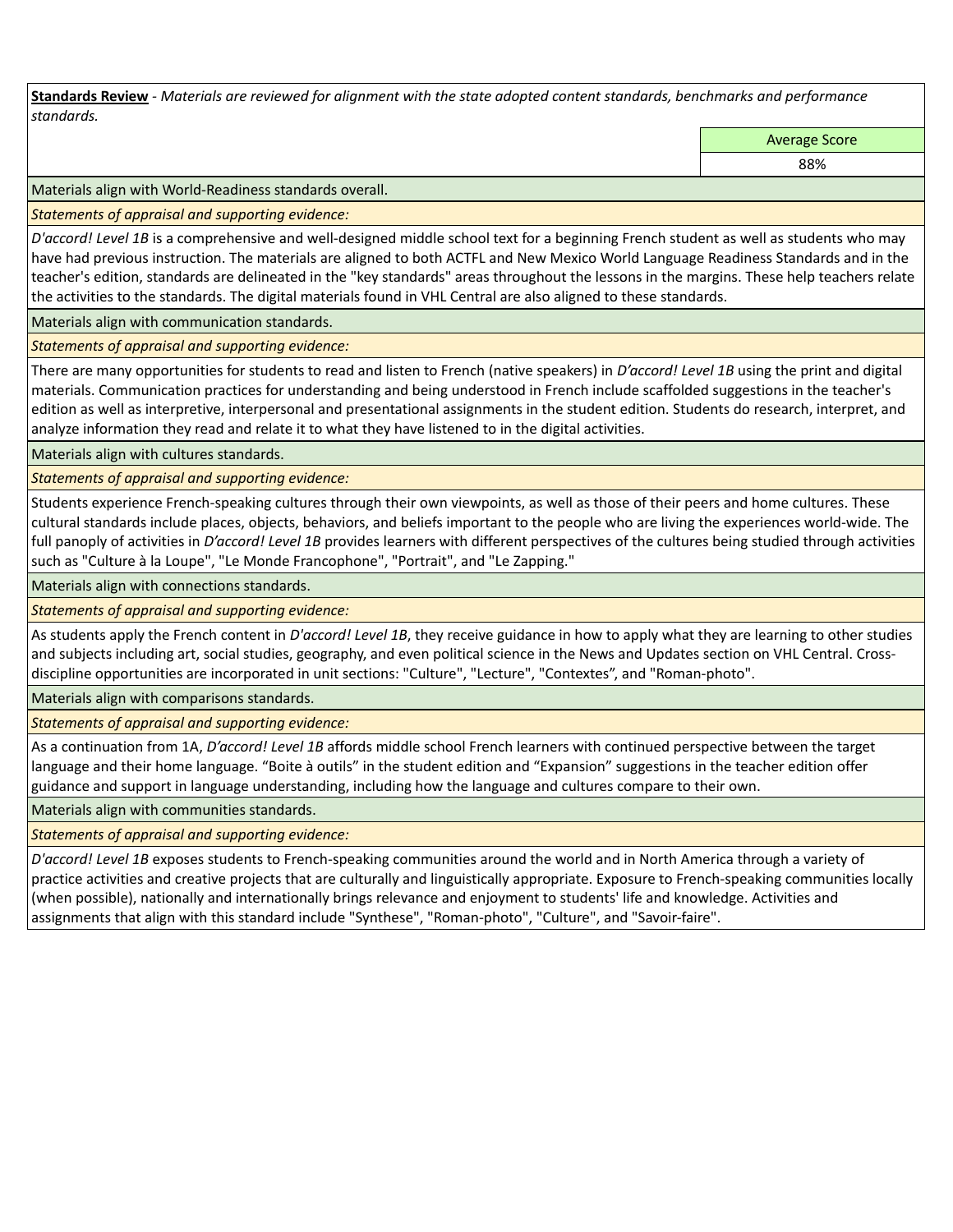**WL Content Review** *- Materials are reviewed for relevant criteria pertaining to the support for teachers and students in the specific content area reviewed.*

Average Score

100%

Materials provide a selection and range of high-quality texts worthy of students' time and attention, exhibiting exceptional craft and thought and/or providing useful information.

*Statements of appraisal and supporting evidence:* 

Audio and print artifacts throughout *D'Accord! Level 1B* give students a chance to engage in interpretive tasks and learn valuable cultural information. These authentic artifacts include videos about current events, maps, and cultural summaries.

Questions in the materials are high-quality text-dependent and text-specific questions. The overwhelming majority of these questions are text-specific and draw student attention to the particulars in the text.

*Statements of appraisal and supporting evidence:* 

The interpretive tasks in *D'Accord! Level 1B* are text-dependent and text-specific. They exist in the Panorama, Culture à La Loupe, Lecture, and à L'écoute sections throughout each Unité. Footnotes and explicit instruction of listening/reading strategies provide important scaffolding and support for students. The activity questions encourage students to think about what they have read and make text-related connections.

Materials provide scaffolding and supports to enable students' learning of world languages.

*Statements of appraisal and supporting evidence:* 

Throughout the teacher's edition of *D'accord! Level 1B*, there are ideas and suggestions for supporting different types of learners as they learn French. There is also information describing how assessments can be adapted as necessary for individual students. Examples are delivering the material, student grouping, questioning techniques and more.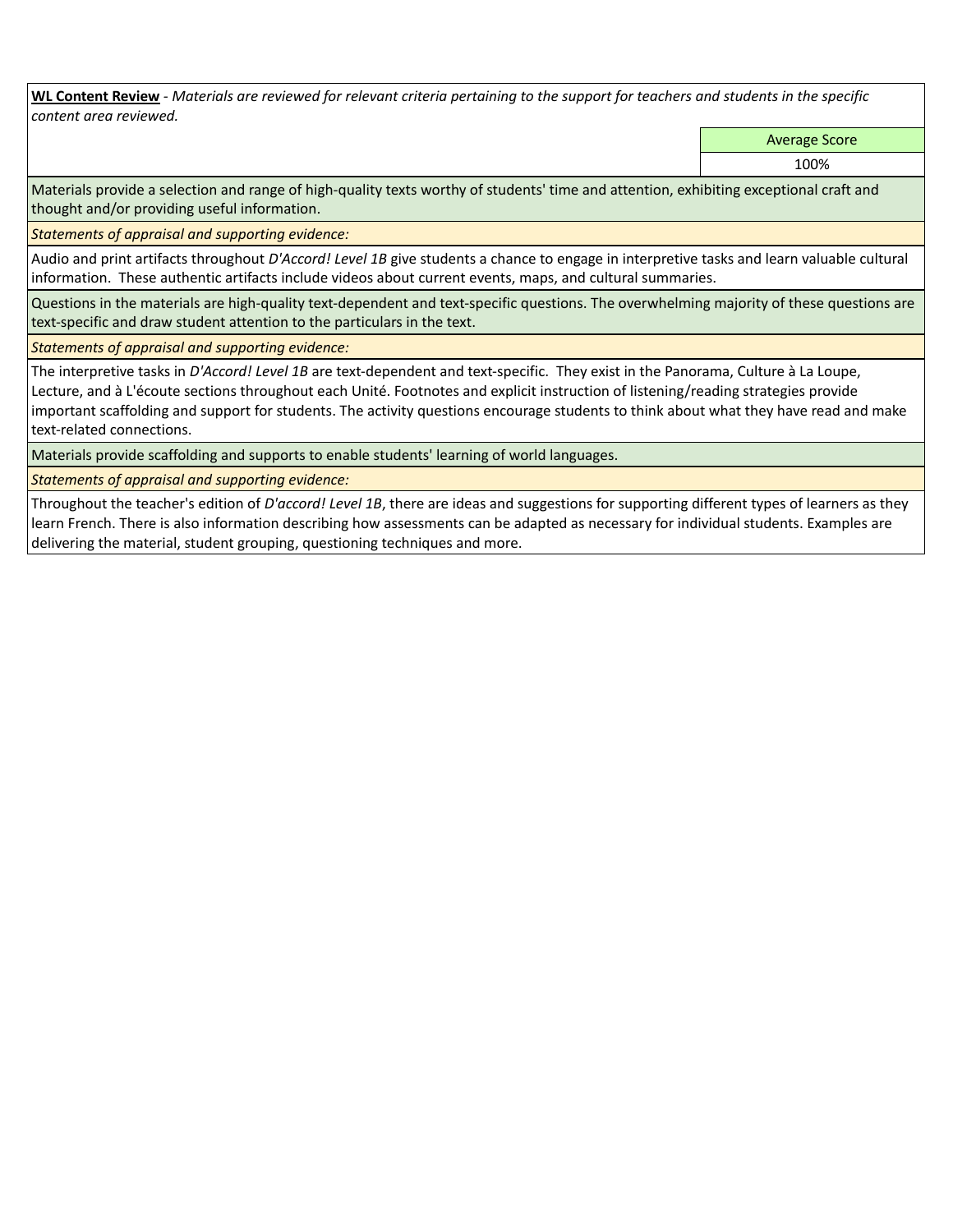**All Content Review** *- Materials are reviewed for relevant criteria pertaining to the support for teachers and students in the material regarding the progression of the standards, lesson structure, pacing, assessment, individual learners and cultural relevance.*

Average Score

97%

Materials are coherent and consistent with the standards that all students should study in order to be college and career ready.

*Statements of appraisal and supporting evidence:*

The teacher's edition of *D'accord! Level 1B* explains the role of the ACTFL and New Mexico World Readiness standards as it relates to the content. The standards covered in the different units throughout the material are indicated in the margins of the text. The curriculum is comprehensive and gives students what they need in order to prepare for advanced French classes in high school and beyond.

Materials are well designed and take into account effective lesson structure and pacing.

*Statements of appraisal and supporting evidence:*

The teacher's edition of *D'accord! Level 1B* gives ideas for lesson structuring and pacing. There is a scope and sequence at the beginning of the material to give the teacher an overview of the curriculum and there are sample lesson plans available in VHL Central. The overall layout and design of the material is well-done and easy to use as each unit follows the same organization.

Materials support teacher planning, learning, and understanding of the standards.

*Statements of appraisal and supporting evidence:*

The material explains how the ACTFL and New Mexico World Readiness standards are achieved through the numerous learning activities in the text and VHL Central. The information in the margins of the teacher's edition gives additional support for teacher planning and learning.

Materials offer teachers resources and tools to collect ongoing data about student progress on the standards.

*Statements of appraisal and supporting evidence:*

The material includes different formative and summative assessments so teachers can collect ongoing data regarding student progress. The assessments are available in the text and in VHL Central and the teacher can choose to add additional practice if and when it is necessary. Student progress can be checked easily through VHL Central.

Materials support effective use of technology to enhance student learning.

*Statements of appraisal and supporting evidence:*

The teacher's edition has ideas for incorporating technology into the material covered in the text. For instance, the "Sur Internet" sections have students further research a topic they have been learning about online. Additionally, the digital component, VHL Central, includes activities that can be accessed online and students can listen to recordings, view video clips, and engage in online chat to work on their French language skills.

Materials can be easily customized for individual learners.

*Statements of appraisal and supporting evidence:* 

The digital materials and assessment program of *D'Accord! Level 1B* provide a bank of opportunities that teachers can customize. The teacher's edition also includes suggestions for teaching techniques and differentiation.

Materials give all students extensive opportunities and support to explore key concepts.

*Statements of appraisal and supporting evidence:*

The structure of each Unité in *D'Accord Level 1B* is comprehensive and consistent. Each chapter contains two lessons and multiple opportunities to practice the grammar and vocabulary of each lesson. Review sections promote synthesis of the chapter content. Teachers benefit from scaffolding and teaching tips that address the needs of various groups of learners.

Materials take into account cultural perspectives.

*Statements of appraisal and supporting evidence:*

The cultural components of *D'Accord! Level 1B* attend to the diversity of the French-speaking world. Students engage with quality texts about a wealth of cultural topics. The digital materials include relevant and up-to-date authentic cultural artifacts in a variety of formats.

Materials include a culturally responsive lens.

*Statements of appraisal and supporting evidence:*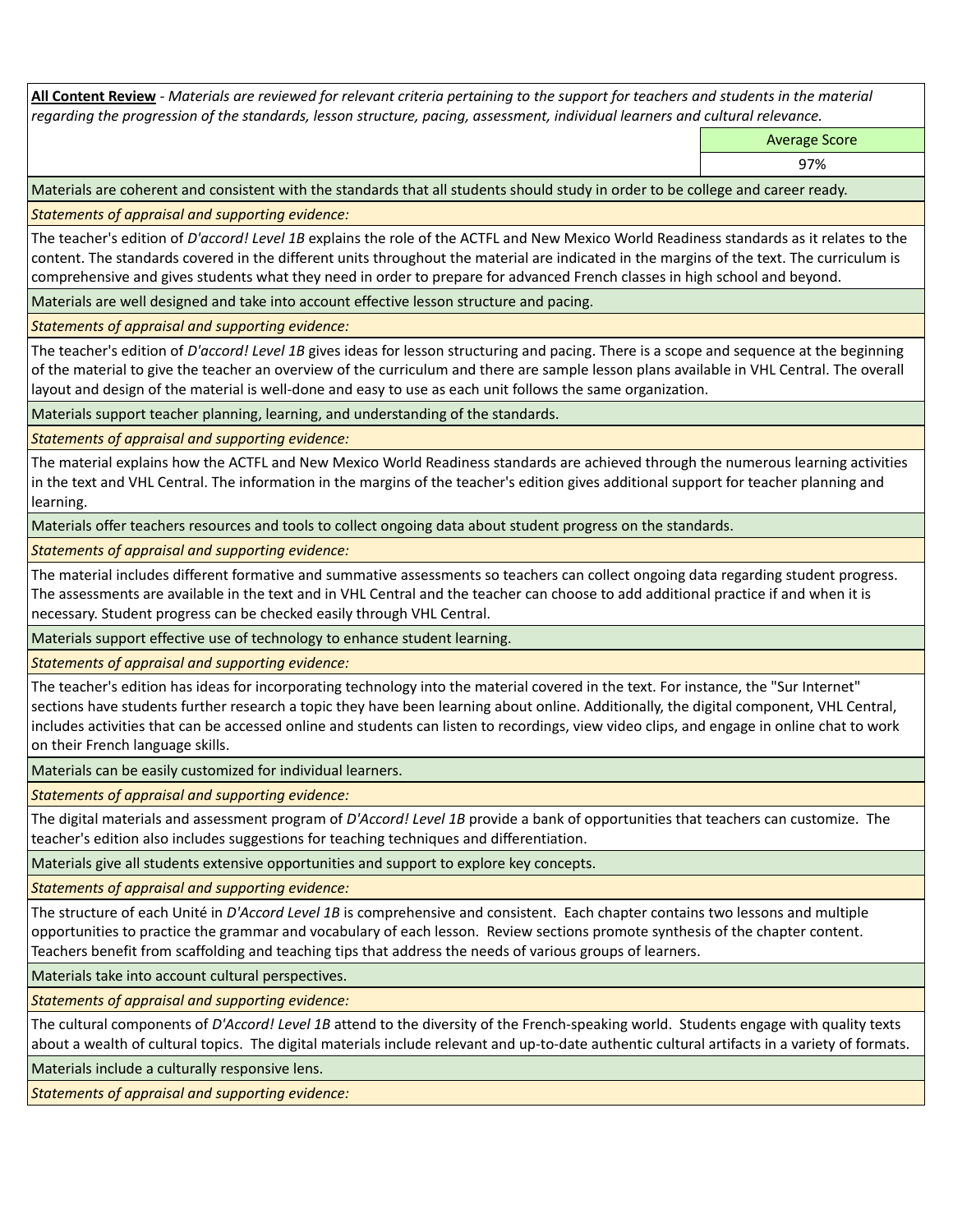Students express themselves regularly about their lives in the target language, sharing details of daily routines, habits, and culture. Most comparison activities are focused on France vs. the US in a broad sense. As a result, the cultural responsiveness of the text is limited but adequate.